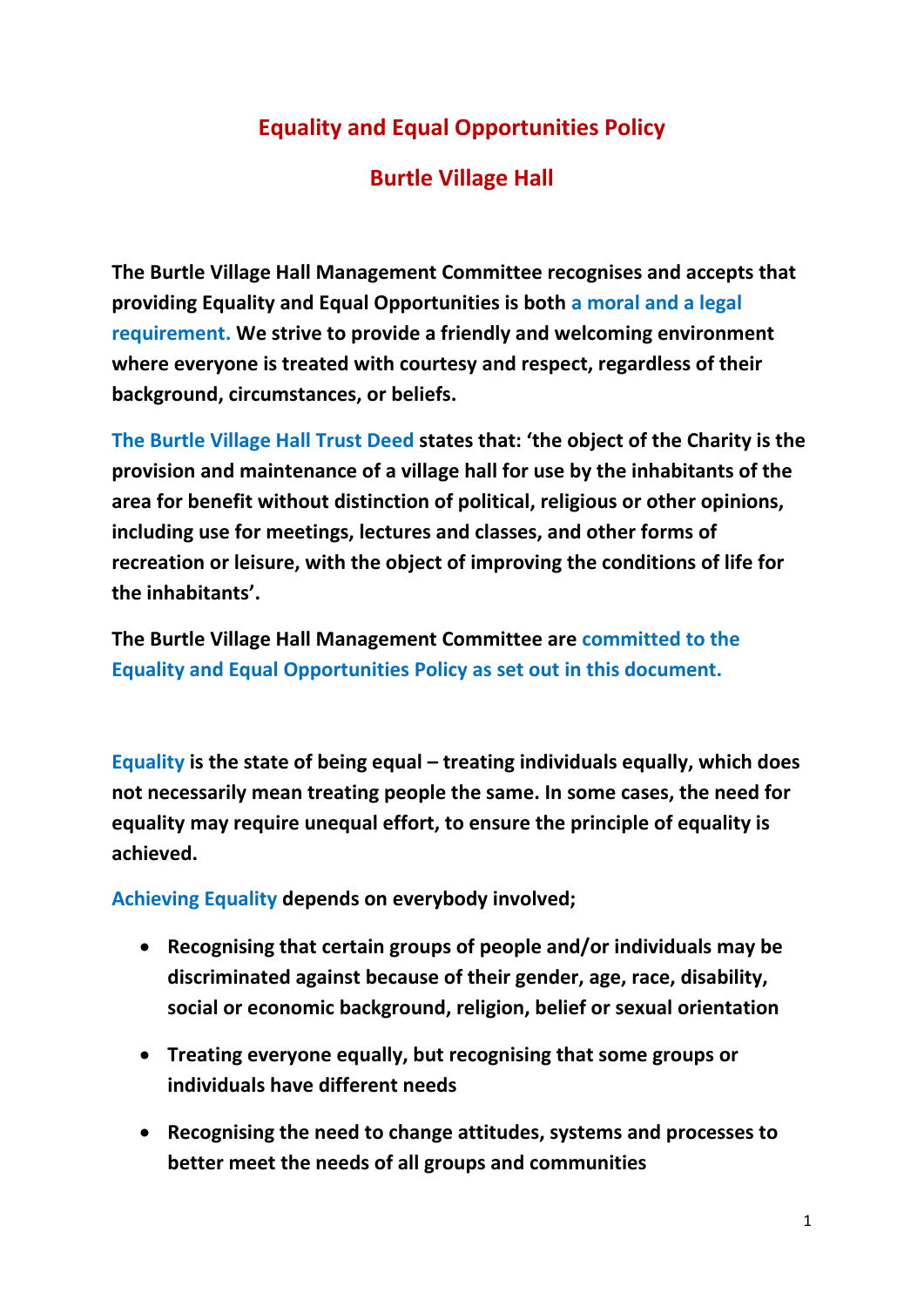**Sharing information, resources and making activities accessible to all**

**Equal Opportunities is about the Law and how it is applied in the workplace. The Law only intervenes when it is clear that legislation is the only way to deal with discriminative acts – where people are treated less favourably in the provision of goods, services and facilities, as well as in employment. Therefore, Equal Opportunities is about ensuring employment practices are fair and that the workplace is an environment free from discrimination and harassment.** 

**The Equality Act 2010 was implemented fully from 6th April 2011. It streamlined and consolidated much of the existing equity laws – Equal Pay Act 1970, Sex Discrimination Act 1975, Race Relations Act 1976, Disability Discrimination Act 1995, Employment Equality (Age) Regulations 2006, Employment Equality (Religion or Belief) Regulations 2003, and Employment Equality (Sexual Orientation) Regulations 2003**

**Previous legislation dealt with discrimination towards certain groups separately. This Act brings all these groups together and refers to the groups as 'protected characteristics'. The 'protected characteristics' covered by the Act are:**

- **Sex**
- **Age**
- **Disability**
- **Gender Reassignment**
- **Marriage or Civil Partnership**
- **Pregnancy and Maternity**
- **Race**
- **Religion or Belief**